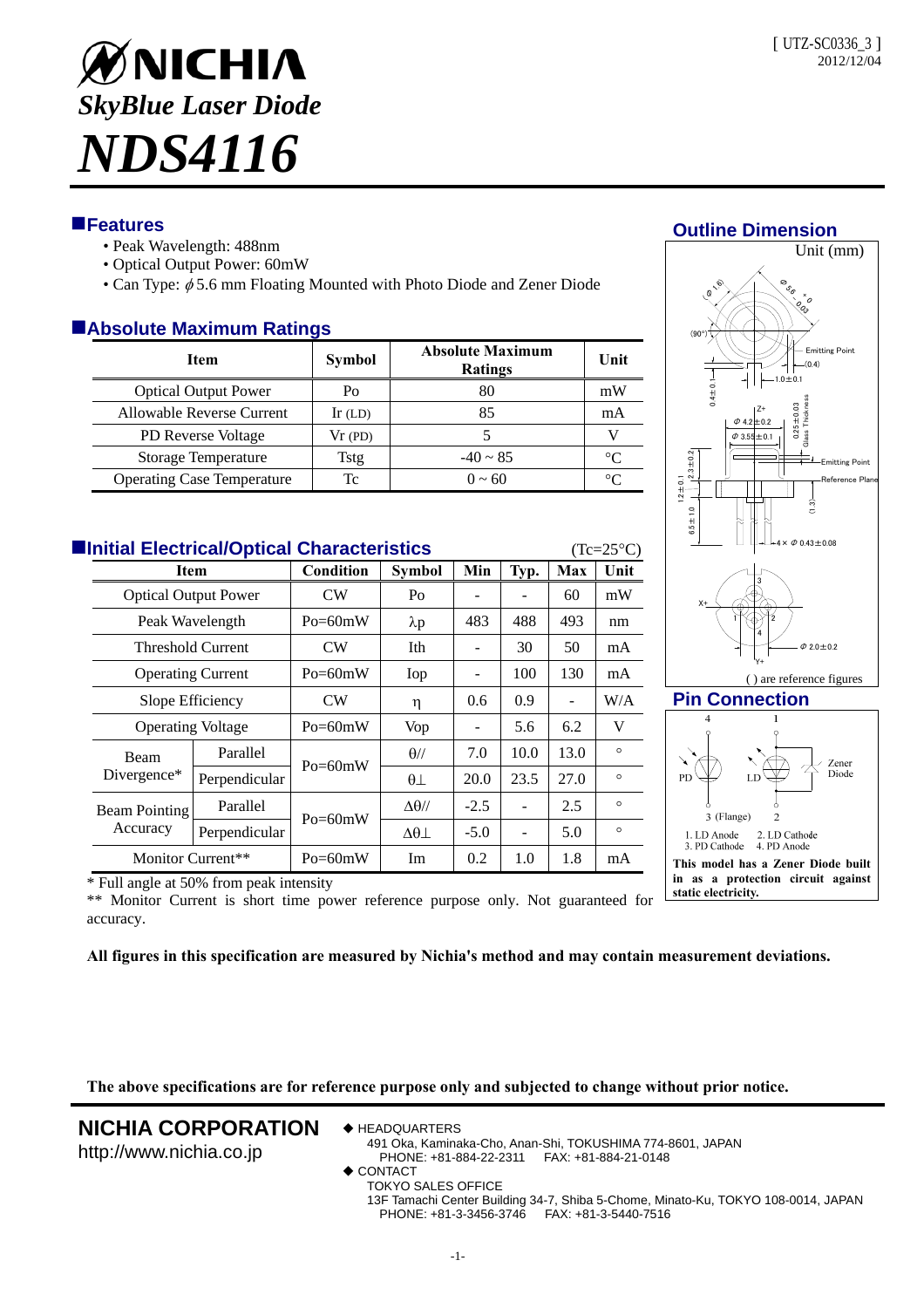

# **Typical Characteristics**

**Tc=0**℃ **Tc=20**℃ **Tc=40**℃ **Tc=60**℃

**Optical Output Power P o [mW]**

Optical Output Power P o [mW]



**0 20 40 60 80 100 120 140 Forward Current If [mA]**